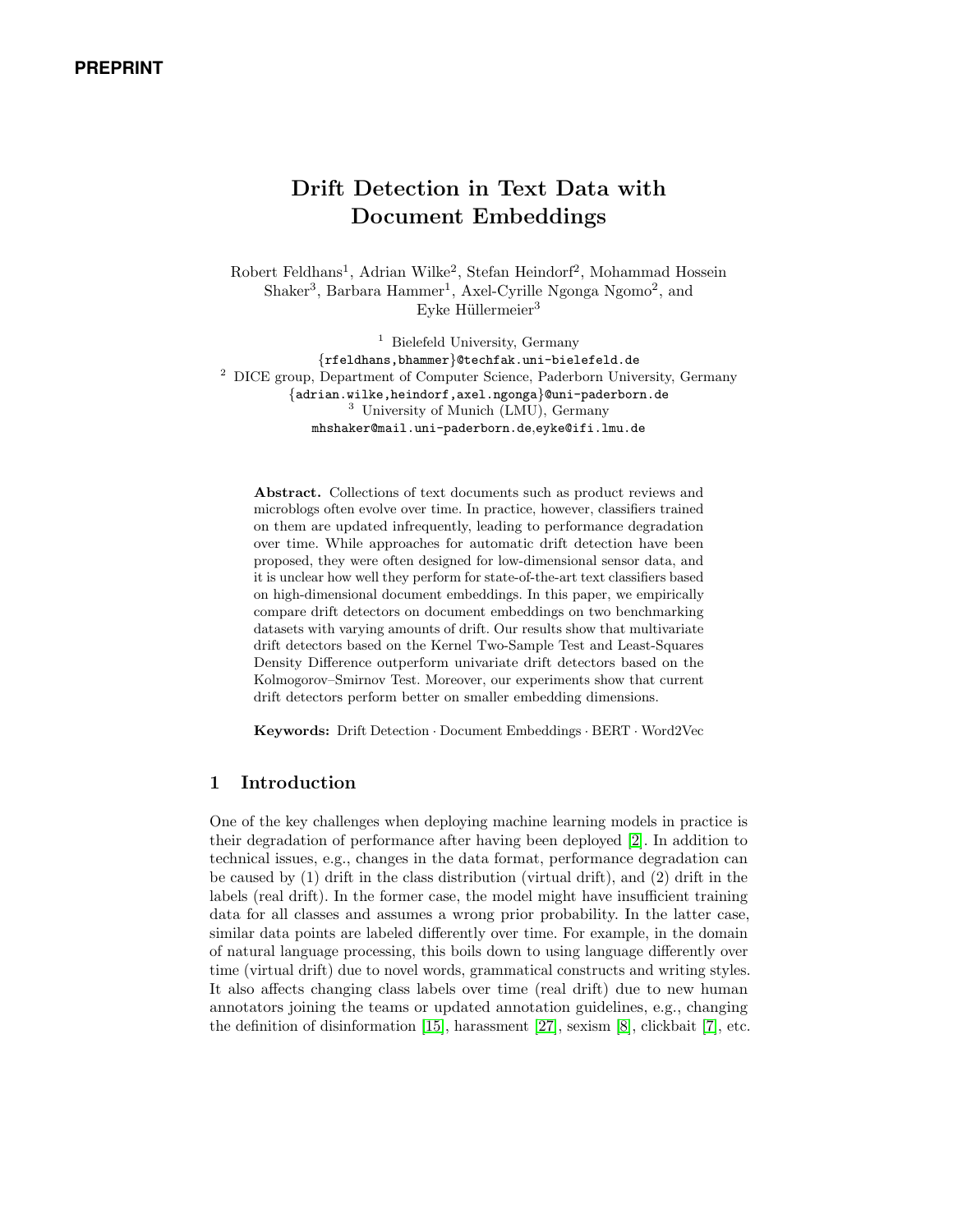#### 2 R. Feldhans et al.

To detect drift automatically and notify machine learning engineers to potentially update their models, automatic drift detectors have been proposed [\[12,](#page-10-3) [17,](#page-11-2) [22\]](#page-11-3). However, as we show in this paper, state-of-the-art drift detectors are hardly applicable to modern NLP applications: they assume the input data to be low-dimensional, hand-engineered vector spaces, while modern NLP applications employ complex language models such as transformers with high-dimensional, latent document embeddings. Towards this end, we empirically compare stateof-the-art drift detectors which have mainly been designed for low-dimensional vector spaces and we apply them to drift detection in natural language texts:

- RQ1: Which drift detector works best for document embeddings?
- RQ2: How does the performance of a drift detector depend on the embedding dimensions?

We perform our experiments using two benchmarking datasets into which we inject different amounts of drift. Moreover, we investigate how the predictive performance of a drift detector depends on the embedding dimensions. Our experiments show that multivariate approaches based on the Kernel Two-Sample test (KTS) and Least-Squares Density Difference (LSDD) outperform univariate drift detectors based on the Kolmogorov-Smirnov test (KS) and that most approaches perform better on low-dimensional data. The code underlying our research is publicly available.<sup>[4](#page-0-0)</sup>

The remainder of this article is structured as follows: In Section [2,](#page-1-0) we briefly outline related work. Section [3](#page-2-0) describes our methodology, i.e., datasets and drift detectors as well as our evaluation setup. Finally, Section [4](#page-6-0) presents our results and Section [5](#page-9-0) our final conclusions.

# <span id="page-1-0"></span>2 Related Work

Concept drift has become a highly researched field. There are several recommendable introductions from Lu et al. [\[18\]](#page-11-4), Gama et al. [\[11\]](#page-10-4), Nishida and Yamauchi [\[21\]](#page-11-5), Gama and Castillo [\[10\]](#page-10-5) and Basseville and Nikiforov [\[4\]](#page-10-6). Gama et al. [\[11\]](#page-10-4) conducted a survey that provides an introduction to concept drift adaptation, which includes patterns of changes over time (e.g., incremental changes) and evaluation metric criteria (e.g., probability of true change detection and delay of detection), which are part of our injection experiments. Baier et al. [\[3\]](#page-10-7) provided an analysis of 34 articles related to concept drift and a framework of 11 categories to characterize predictive services like drift detectors. With respect to their overview of existing approaches, we fill the gap in the category data input (here: unstructured text); our paper can be classified as being *gradual* as well as *sudden* in the category type of change. The overview of concept drift by Tsymbal [\[24\]](#page-11-6) distinguished between sudden and gradual concept drift. Additionally, batch systems (here: LSDD, MMD) and online systems (here: Confidence Distribution Batch Detection, CDBD) are distinguished. The classical FLORA systems [\[25\]](#page-11-7) as well as the more recent MDEF [\[13\]](#page-10-8), ADWIN [\[5\]](#page-10-9), and EDDM Baena-Garcıa

<sup>4</sup><https://github.com/EML4U/Drift-detector-comparison>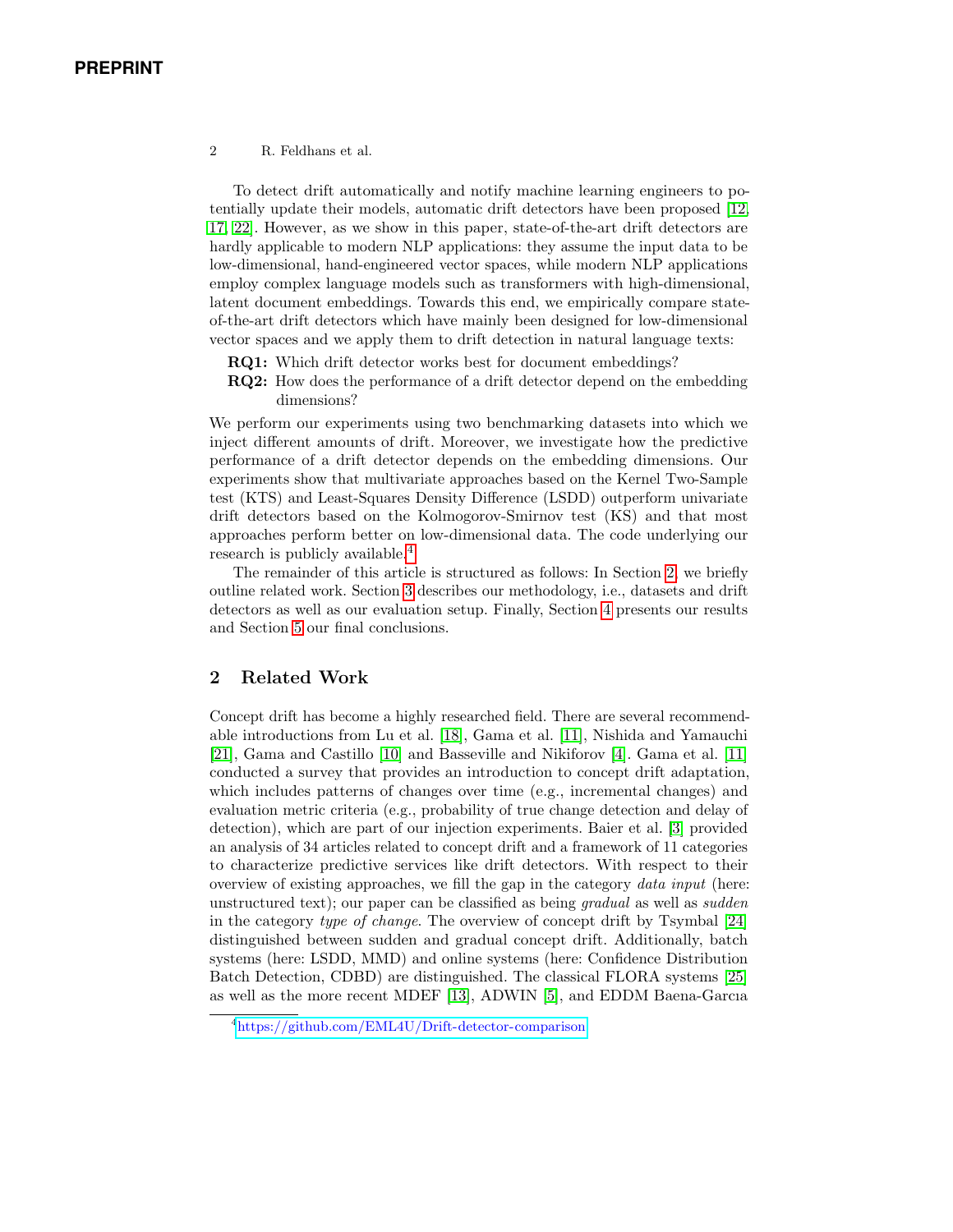et al. [\[1\]](#page-10-10) are also worth mentioning. Moreover, drift detection has successfully been used on image data [\[17,](#page-11-2) [22\]](#page-11-3) and various other applications [\[28\]](#page-11-8).

# <span id="page-2-0"></span>3 Comparison of Drift Detectors

Given a classification problem, let X be a feature vector,  $y$  be the target variable and  $P(y, X)$  their joint distribution. Following Gama et al. [\[11\]](#page-10-4), real concept drift refers to changes in  $P(y|X)$  and *virtual drift* refers to changes in  $P(X)$ , i.e., if the distribution of the incoming data changes. In our case, we focus on virtual drift. One of the particular challenges for natural language processing is that texts are typically transformed to high-dimensional feature vectors X which might only appear once in the dataset. Further, state-of-the-art NLP models, such as neural networks and transformers, follow a discriminative paradigm [\[20\]](#page-11-9) instead of a generative one, making it difficult to estimate probability distributions.

For the experiments on drift detectors (Sec. [3.1\)](#page-2-1), we use two real-world datasets that are transformed using three embedding models––one BERT model [\[9\]](#page-10-11) with 768 dimensions, one Word2Vec model [\[19\]](#page-11-10) with 768 dimensions, and another Word2Vec model with 50 dimensions––to explore the effect of different numbers of dimensions (Sec. [3.2\)](#page-3-0). Finally, the data are arranged in four subsets in preparation for the following experiments (Sec. [3.3\)](#page-4-0).

### <span id="page-2-1"></span>3.1 Drift Detectors in the Experiments

We selected the popular drift detectors KS, KTS and additionally, a more recent approach, LSDD (2018), as well as the semi-supervised CDBD.

- Kolmogorov-Smirnov (KS) is a statistical test for agreement between two probability distributions using the maximum absolute difference between the distributions. We use the feature-wise two-sample implementation of the Alibi Detect<sup>[5](#page-0-0)</sup> library. For multivariate data, Bonferroni correction is used to aggregate the p-values per dimension.
- Kernel Two-Sample (KTS) [\[12\]](#page-10-3) is a statistical independence test based on Maximum Mean Discrepancy (MMD). MMD is the squared distance between the embeddings of two distributions  $p$  and  $q$  in a reproducing kernel Hilbert space,  $MMD(p, q) = ||\mu_p - \mu_q||^2_{\mathcal{H}}$ , where  $\mu$  denotes the mean embeddings. We use the implementation of Emanuele Olivetti<sup>[6](#page-0-0)</sup> for our experiments.
- Least-Squares Density Difference (LSDD) [\[6\]](#page-10-12) is based on the least-squares density difference estimation method. For two distributions  $p$  and  $q$ , it is defined as  $LSDD(p, q) = \int (p(x) - q(x))^2 dx$ . To apply the test, we utilize the Alibi Detect<sup>[5](#page-0-0)</sup> implementation.
- Confidence Distribution Batch Detection (CDBD) [\[16\]](#page-11-11) is an uncertaintybased drift detector using a two-window paradigm coupled with Kullback-Leibler divergence applied to a confidence score. It can be used with any

<sup>5</sup><https://github.com/SeldonIO/alibi-detect>

 $6$ [https://github.com/emanuele/kernel](https://github.com/emanuele/kernel_two_sample_test)\_two\_sample\_test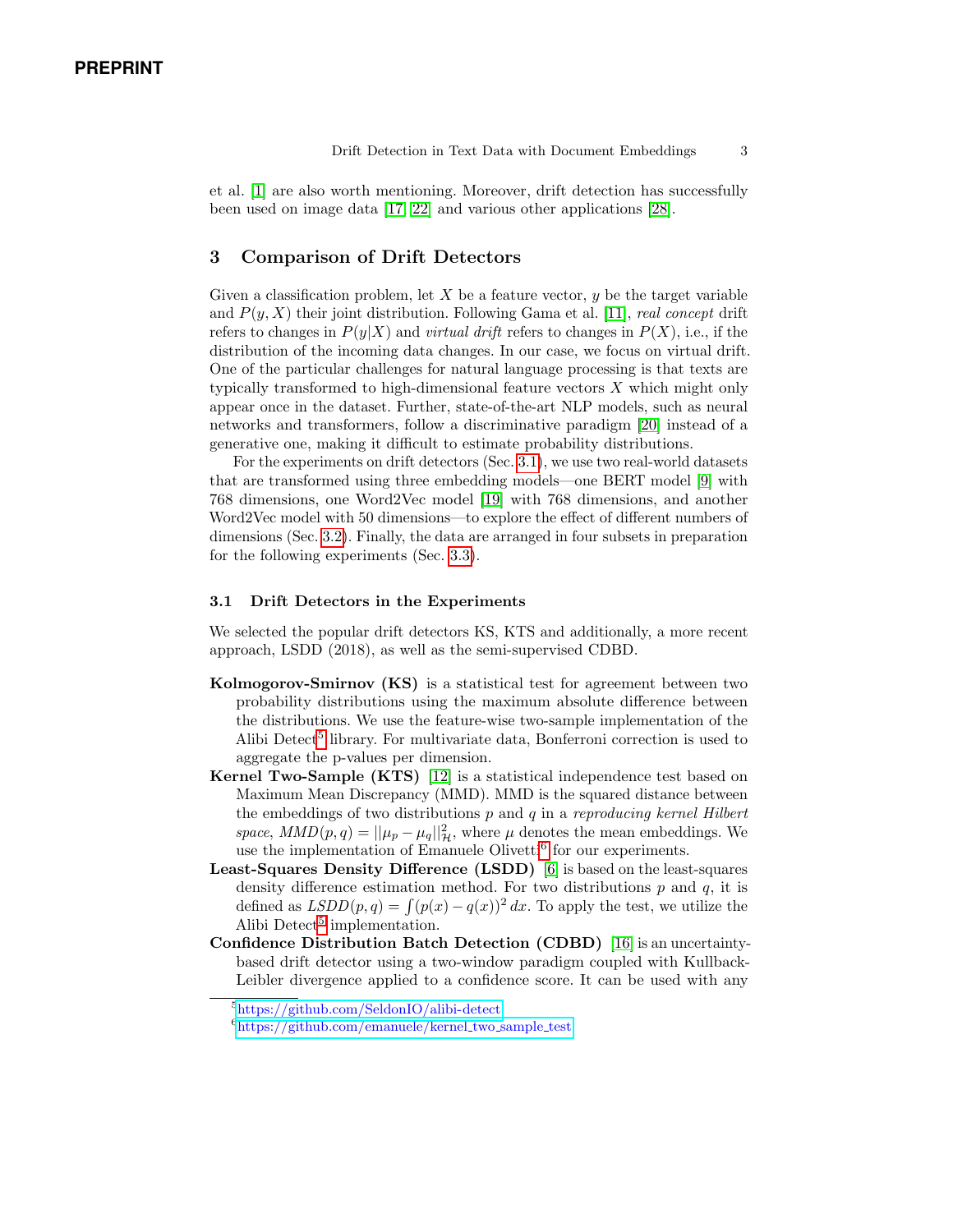classifier that produces a confidence (uncertainty) score about the classifier predictions. Given that CDBD requires labels in the beginning for training the classifier, it is the only semi-supervised detector in our comparison. CDBD compares the divergence between the distribution of confidence scores of a batch of reference instances to test instances. The higher the divergence, the more drift there is between the reference batch and the test batch. In this paper, we used Random Forest as the classifier and entropy of the output probability distributions as the confidence score.

#### <span id="page-3-0"></span>3.2 Source Datasets and Embedding Models

Amazon Movie Reviews The Amazon Movie Review dataset<sup>[7](#page-0-0)</sup> consists of nearly 8 million user reviews, from 1997 to 2012, of movies purchasable on the Amazon website. In particular, this dataset contains the joined user reviews and summaries thereof in text form, which we will use to detect drift, and a score from one to five that the user gave the movie. The average length of each text is 172 words. It can be noted that this score should be directly correlated to the texts the user wrote and be indicative of the sentiment of said texts. As we suspect some (uncontrolled) drift over the twelve-year time frame of the dataset, we opted to use the data of one year (i.e., 2011) to reduce possible changes over time. We generally use the scores of the reviews as classes, especially for retraining the models.

The BERT model used with this dataset is a retrained version of the pretrained model 'bert-base-uncased' provided by the Hugging Face [\[26\]](#page-11-12) library. The pretrained BERT model was retrained for nine epochs, using all entries from 2011, and provides embeddings with 768 dimensions.

Both BoW models were computed using all tokenized texts contained in the dataset. For the training, we used 40 epochs and a minimum count of 2 for each word to be included. As the training algorithm, a distributed bag of words (PV-DBOW) of the  $Gensim^8$  $Gensim^8$  3.8.3 software was applied. The computation took 32 hours (50 dim) and 44 hours (768 dim) for Amazon and 1.5 hours for the two Twitter models on a  $4x$  Intel(R) Xeon(R) CPU E5-2695 v3  $@$  2.30GHz machine with no GPU and 64 GB RAM.

Twitter Election The Twitter Election dataset<sup>[9](#page-0-0)</sup> is composed of tweets that refer to the two candidates of the 2020 US presidential election (i.e., these tweets use the hashtag #Biden and/or #Trump). All given data points were created during the last three weeks before the election, i.e.,  $t_{min} = 2020$ -10-14 to  $t_{max} =$ 2020-11-07. The original dataset contains around 1.7 million singular data points, of which ca. 777k use hashtag  $\#$ Biden and ca. 971k use  $\#$ Trump.

There are two distinct points in time which coincide with real-world events and are thus suspected to differ in distribution. These events are the last TV debate

<sup>4</sup> R. Feldhans et al.

<sup>7</sup><https://snap.stanford.edu/data/web-Movies.html>

<sup>8</sup><https://radimrehurek.com/gensim/>

<sup>9</sup><https://www.kaggle.com/manchunhui/us-election-2020-tweets>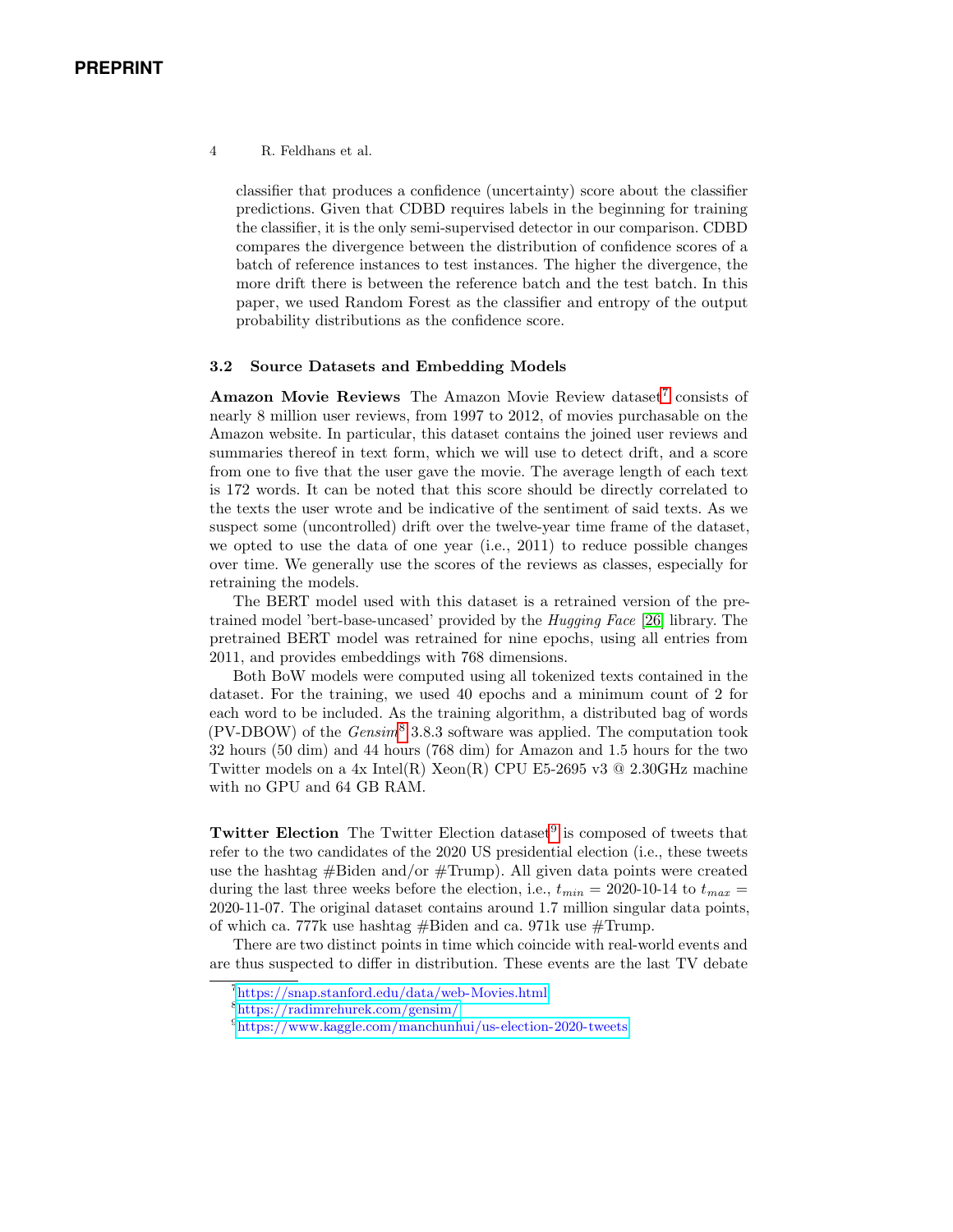#### 2020-10-14 2020-10-18 2020-10-22 2020-10-26 2020-10-30 2020-11-03 25,000 50,000 75,000 100,000  $\frac{2}{9}$  125,000 150,000 tweets per tweets per day 0 5,000 10,000 15,000 20,000 25,000 30,000 tweets per hour tweets per hour

<span id="page-4-1"></span>

Fig. 1. Amount of tweets in the Twitter election dataset by day (red) and hour (blue). Note the sharp spike during the last TV debate  $(t_{debate} = 2020-10-22)$  and the overall increase during the election day ( $t_{election} = 2020-11-03$ ). Slight inaccuracies in the timeline can be attributed to time zone-related shifts.

before the election  $(t_{debate} = 2020-10-22)$  and the election day itself  $(t_{election} =$ 2020-11-03). The increased number of data points in both of these time frames supports this claim, as can be seen in Fig. [1.](#page-4-1) We generally distinguish  $\#B$ iden and #Trump as the two classes of this dataset. As such, we removed all ambiguous tweets that contain both the #Biden and #Trump hashtags. Some data points in this set contain non-English language, most notably Spanish. To reduce the effect of non-English data points, we removed tweets from the dataset which were detected as non-English with the Python implementation<sup>[10](#page-0-0)</sup> of *langdetect*.<sup>[11](#page-0-0)</sup> Around 500k data points were removed this way, resulting in a dataset of ca. 521k #Biden tweets and 680k #Trump tweets.

The BERT model used with this dataset is a pretrained model provided by the Hugging Face library called 'bert-base-multilingual-cased'. It was chosen because of its ability to handle multilanguage input data, as the dataset contains traces of multi-language data. This model was not retrained.

The BoW models were computed analogously to the ones used in the Amazon movie dataset and took 1.5 hours to compute on the same machine as used for the Amazon models.

# <span id="page-4-0"></span>3.3 Evaluation Setup: Sampling

To evaluate the drift detector's sensitivity and specificity, we created several subsets of the datasets with precisely controlled drift.

<span id="page-4-2"></span>Drift Induction This subset consists of two balanced sets of 2,000 samples of randomly chosen but class-balanced data points. The first set is then gradually injected with specifically chosen negative adjectives. In each step, a certain percentage  $\gamma_i \in \{0.05 \cdot i | i = 0, 1, 2, ..., 20\}$  of texts is injected with one of these negative adjectives. With this subset, we want to evaluate the speed and confidence with which drift detectors detect gradually induced drift. Injection is done between two randomly chosen words of the text, and each text is injected with a maximum

<sup>10</sup><https://pypi.org/project/langdetect/>

<sup>11</sup><http://code.google.com/p/language-detection/>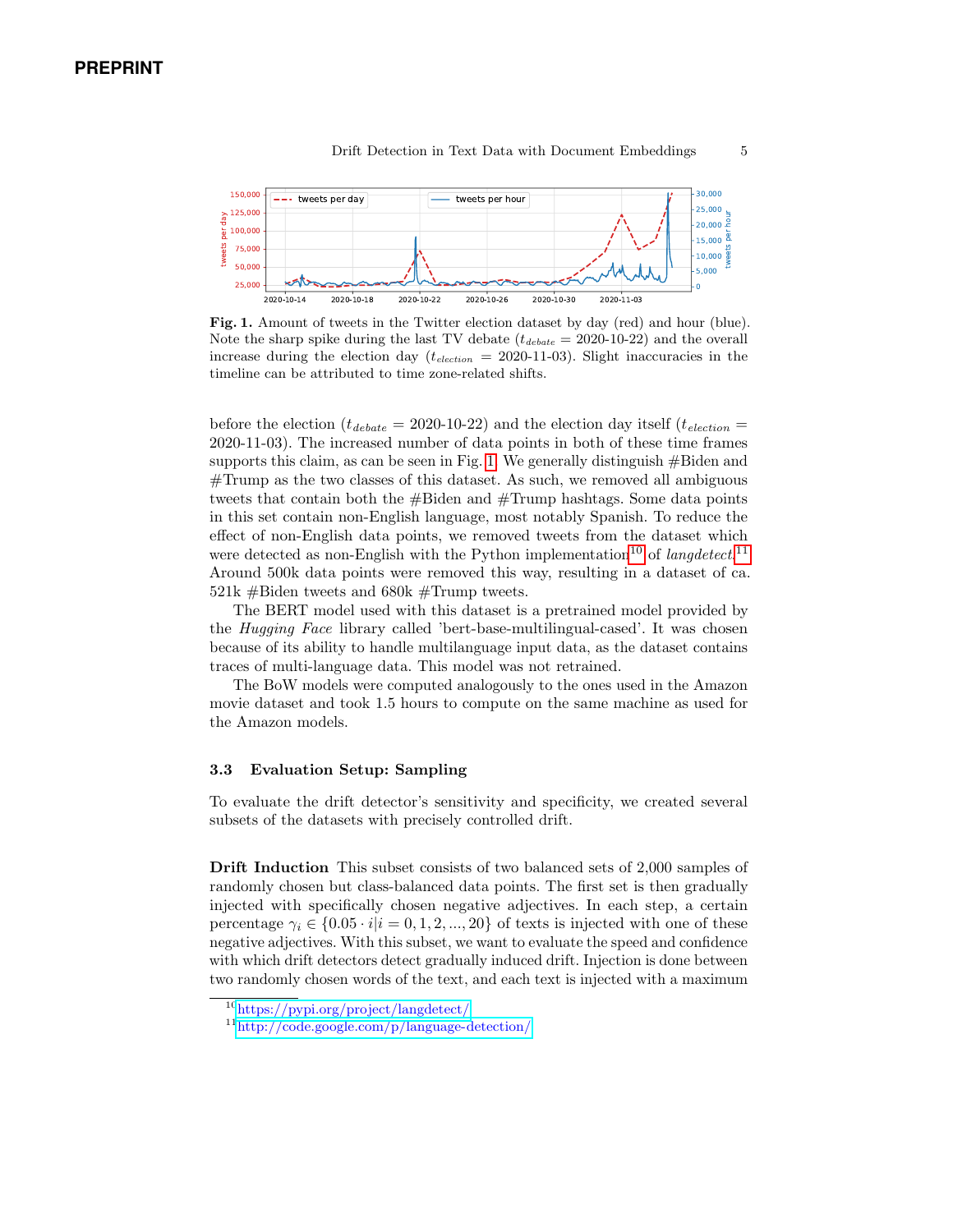#### 6 R. Feldhans et al.

of one word over all steps. For example, in step  $\gamma_2$ , 0.1=10% of texts are injected with at most one negative adjective. This resembles the method of Shoemark et al. [\[23\]](#page-11-13), with the difference that we are not replacing but adding real words instead of made-up ones.

The specific list of these adjectives was obtained by choosing the 22 adjectives that occur at least 500 times in all Amazon movie reviews of both one or five stars and appear at least twice as often in one star reviews. To ensure these adjectives are negatively connotated, we used a list of 4,783 negative opinion words,<sup>[12](#page-0-0)</sup> mined from negative customer reviews [\[14\]](#page-10-13). The experiments using this subset are repeated ten times using unique data for each run.

Twitter Election Specifics In processing this dataset, we also use the negative adjectives based on the Amazon Movie Review dataset for injection, to better compare the Amazon and Twitter variants. Additionally, there is a lack of a distinct gradient (akin to the score) between both classes of the dataset, so an analogous but distinct approach to the Amazon variant was discarded.

<span id="page-5-0"></span>Same Distribution Using this subset, we test the drift detectors against data drawn from the same distribution to explore whether the drift detectors abstain from identifying drift where there is none. This is of importance in general applications of drift handling, as retraining a model to compensate for drift is often expensive, so it should only be done if necessary. This subset consists of 500 random samples per class (i.e., 2,500 samples for the Amazon and 1,000 samples for the Twitter dataset). It is tested against twenty more subsets created with the same criteria, but distinct samples. We then present the mean of the results.

Different Classes This subset is used to evaluate the drift between data of two different classes. As such, its main purpose is to establish a tangible maximum of (virtual) drift possible in each dataset, test whether or not the drift detectors are able to detect it, and to give context for the drift induction subset. With this in mind, any drift detector should be able to detect the virtual drift in this experiment. For this, 1,000 samples were taken from each class. The test was repeated ten times with unique data.

Amazon Movie Reviews Specifics The classes used for this dataset were those defined by reviews of scores one and five.

Different Distribution In this subset, we apply the prior knowledge of the Twitter dataset, thus no Amazon variant of this subset exists. In contrast to the other subsets, where drift is set up artificially, this one presents an application of a real-world example of drift. We check for drift between data of a typical point in time  $(t_{reference} = t_{min} + 100h)$  and three other points of interest, i.e., another typical point  $t_{base} = t_{reference} + 24h$  to establish a baseline,  $t_{debate}$  and  $t_{election}$ .

<sup>12</sup>https://www.cs.uic.edu/∼[liub/FBS/sentiment-analysis.html#lexicon](https://www.cs.uic.edu/~liub/FBS/sentiment-analysis.html#lexicon)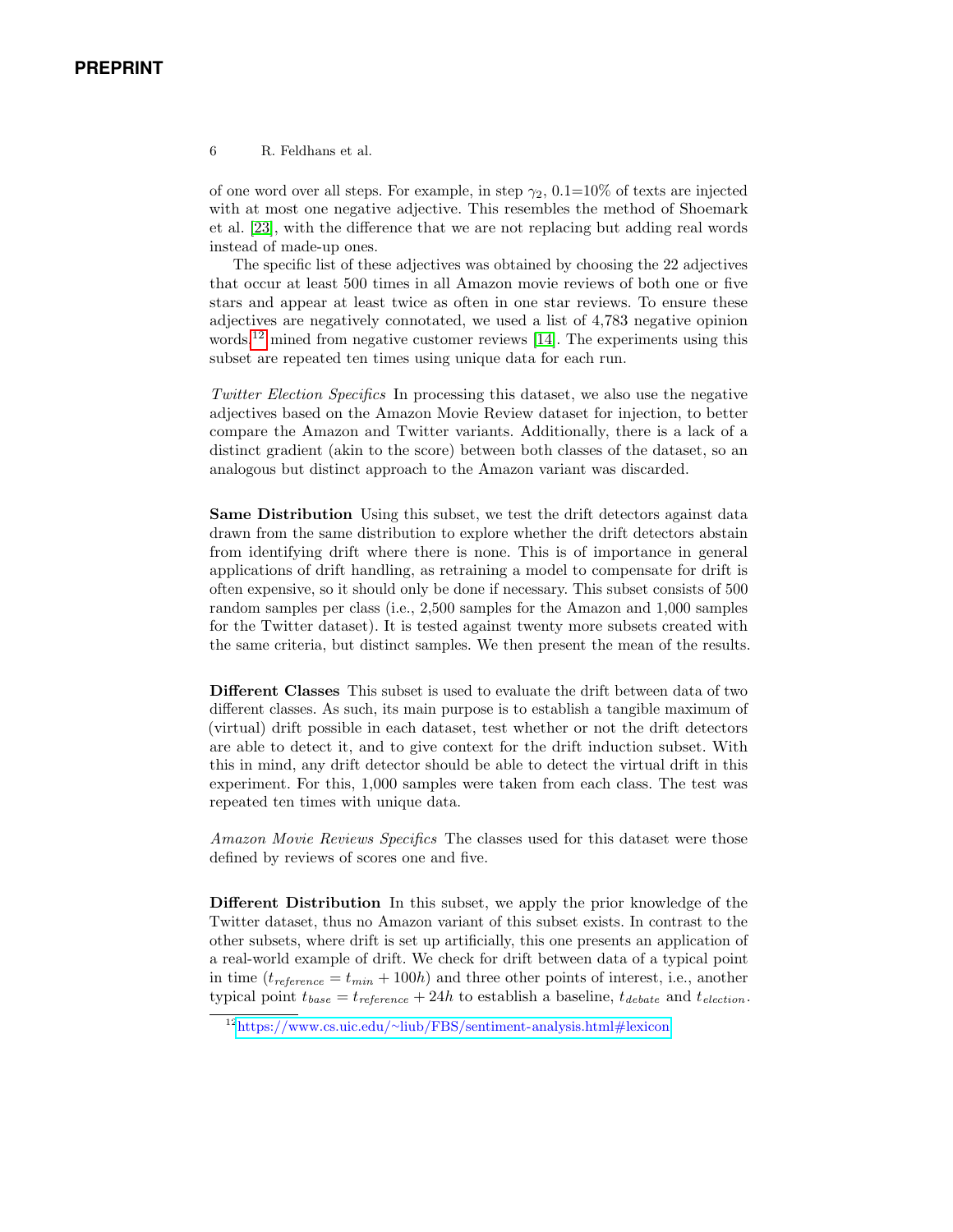For each t, 1,000 class-balanced samples were taken between t and  $t + 24h$ . For this subset, we generate 8 permutations of this setup and present the mean of the results.

Semi-supervised Algorithm The semi-supervised algorithm CDBD requires a deviant structuring of input data, as a portion of the data given to the detector is used to train the model. To avoid a small reference batch, the permutations of CDBD are different in that the entire data given to the detector is randomly shuffled to train different models and create different reference batches for each permutation.

# <span id="page-6-0"></span>4 Results

#### Results of the Drift Injection Experiments

Based on the drift induction setup (Sec. [3.3\)](#page-4-2), we evaluate the speed and confidence with which drift detectors detect slowly induced drift in this experiment. An ideal drift detector would produce a high p-value with little to no injected words but quickly drop when more words are injected. The resulting p-values of the experiments are displayed in Fig. [2.](#page-7-0)

Regarding RQ1, the KTS and LSDD detectors generally produce similar results while outperforming CDBD and KS. KTS produced better results than LSDD, especially for the high-dimensional BoW experiment. In particular, KS behaves conservatively in its estimations and struggles to detect drift, even with considerable injection of words. CDBD shows erratic behavior with all BoW embeddings; it outperforms KS only with the BoW-768 embeddings and on the Twitter dataset with BoW-50 embeddings.

Regarding RQ2, the lower-dimensional BoW-50 data generally performs better than or equal to both higher-dimensional sets, and the best detectors (i.e., KTS and LSDD) reach a p-value of 0.05 with less induced drift than with the higher-dimensional data. However, it is important to note that almost all detectors start with a much higher p-value on the higher-dimensional BERT data, as described in Sec. [3.3.](#page-5-0)

#### Results of Same Distribution Experiments

In this experiment, we evaluate the drift detectors' ability to not falsely detect drift where none is present. A higher  $p$ -value suggests a better performance (see Tab. [1\)](#page-8-0).

With respect to **RQ1**, the CDBD detector generally outperforms the other detectors across all embeddings ( $p \approx 0.7$ ). The KS detector performs very consistently ( $p \approx 0.5$ ). Depending on the model and embedding method used, the KTS yields the single best results in this test (on Amazon BERT) but has a high standard deviation. LSDD's performance is generally about as good as KTS's on each dataset, although slightly better on average. Its standard deviation is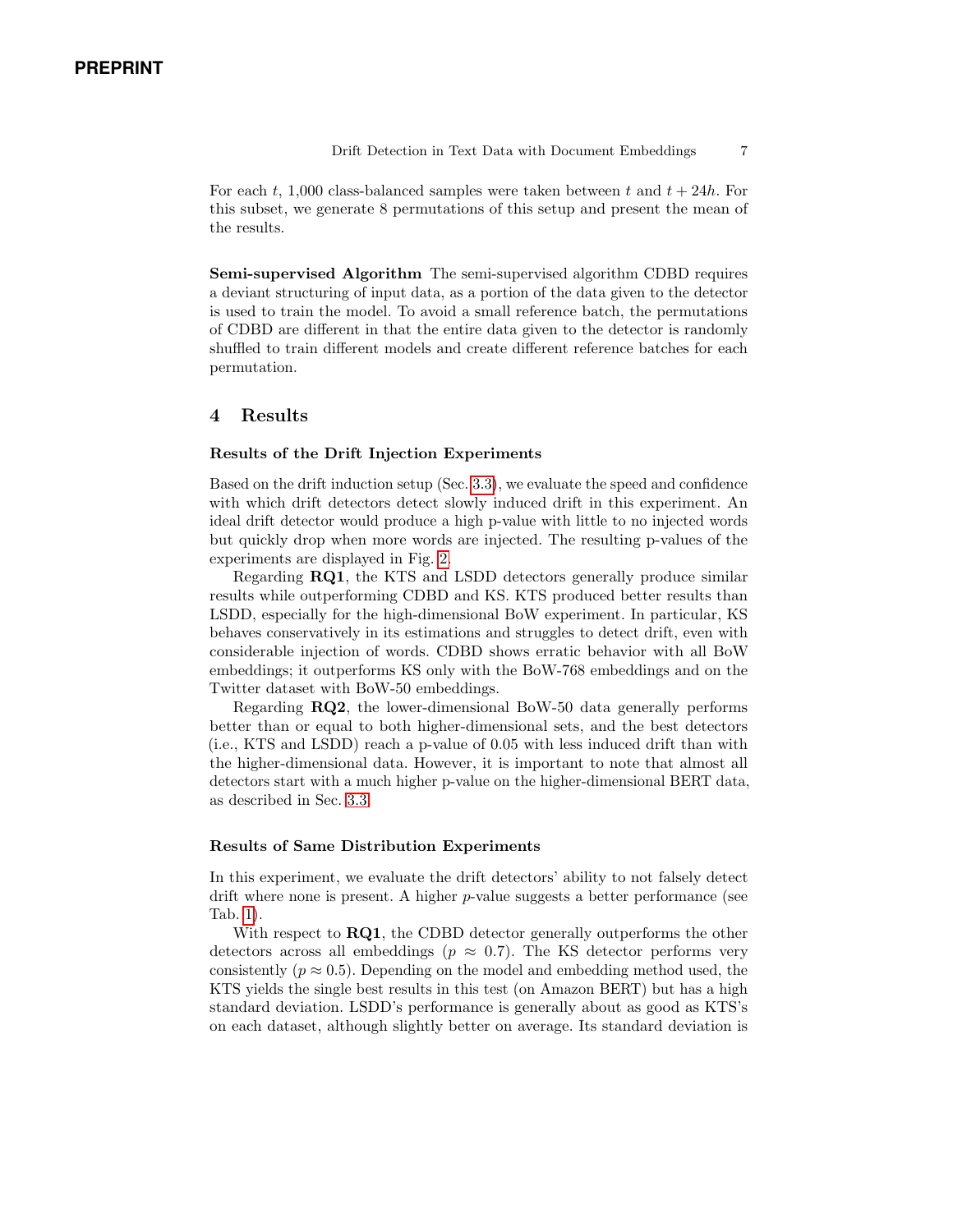

8 R. Feldhans et al.

<span id="page-7-0"></span>Fig. 2. Drift detection results on injection experiments: Amazon reviews dataset (left) and Twitter election dataset (right) as well as the models BoW-50 (top), BoW-768 (middle) and BERT-768 (bottom). Presented is the mean p-value of all runs.

comparable to KTS's. Regarding RQ2, we do not see a consistent effect of the embedding dimension.

### Results of the Different Class Experiments

In this experiment, we evaluate the drift detectors based on their ability to detect the maximum possible (virtual) drift in each dataset. Here, a lower p-value suggests a better performance (see Tab. [2\)](#page-8-1). The CDBD detector is omitted from this experiment since it is impossible to train a classifier on single-classed data given only the data used in this experiment.

With regard to  $RQ1$ , both LSDD and KTS perform as expected and consistently provide nearly perfect results across both datasets and all embeddings.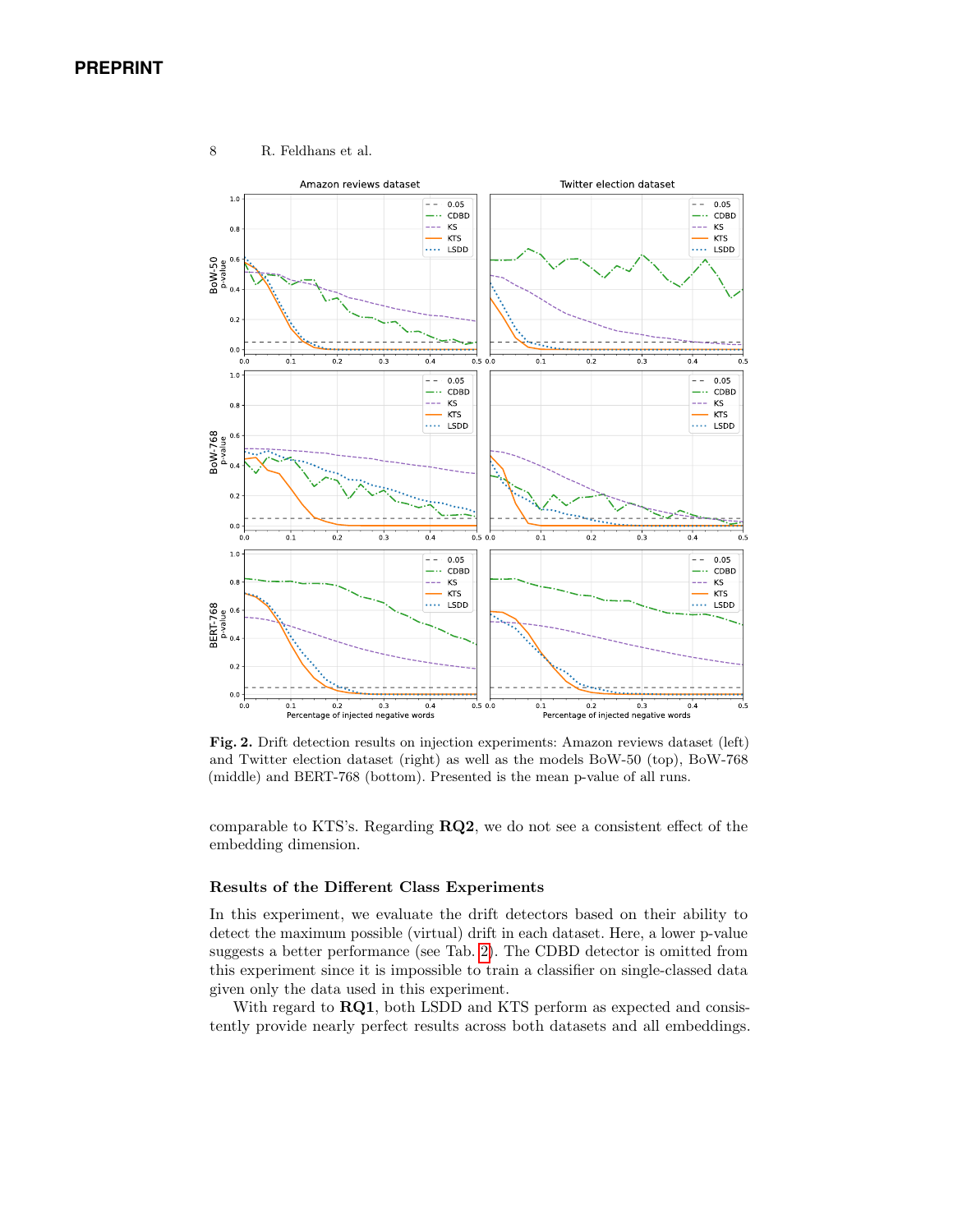#### Drift Detection in Text Data with Document Embeddings 9

<span id="page-8-0"></span>Table 1. Drift detector scores of same distribution exp. (mean p-value of all runs, higher  $\varnothing$  is better)

| Dataset Model |                                                                               | <b>CDBD</b> |       | ΚS |       | <b>KTS</b>                                              |       | <b>LSDD</b> |       |
|---------------|-------------------------------------------------------------------------------|-------------|-------|----|-------|---------------------------------------------------------|-------|-------------|-------|
|               |                                                                               | Ø           | stdev | Ø  | stdev | Ø                                                       | stdev | Ø           | stdev |
|               | Amazon BoW-50                                                                 |             |       |    |       | 0.6494 0.2304 0.4678 0.0397 0.4294 0.2920 0.5060 0.2990 |       |             |       |
|               | Amazon BoW-768 0.6338 0.0727 0.5009 0.0224 0.5860 0.3010 0.4140 0.3492        |             |       |    |       |                                                         |       |             |       |
|               | Amazon BERT-768 0.7148 0.1544 0.5676 0.0195 0.8666 0.1372 0.8160 0.2051       |             |       |    |       |                                                         |       |             |       |
|               | Twitter BoW-50 <b>0.7863</b> 0.0785 0.5330 0.0419 0.5930 0.2398 0.5980 0.2392 |             |       |    |       |                                                         |       |             |       |
|               | Twitter BoW-768 0.4257 0.1190 0.5204 0.0208 0.4828 0.3100 0.6380 0.2825       |             |       |    |       |                                                         |       |             |       |
|               | Twitter BERT-768 0.7720 0.1448 0.5114 0.0190 0.3878 0.1940 0.4910 0.2048      |             |       |    |       |                                                         |       |             |       |

The KS detector struggles to detect drift with statistical significance at the 0.05 significance level. It is able to do so only on the Amazon BERT embeddings.

Regarding RQ2, the results show a tendency of drift detectors to perform better for lower embedding dimensions, as exemplified by the KS detector.

<span id="page-8-1"></span>Table 2. Results of the different class experiments (mean p-value of all runs, lower ∅ is better)

| Dataset | Model           | ΚS     |        | KTS    |        | <b>LSDD</b> |        |
|---------|-----------------|--------|--------|--------|--------|-------------|--------|
|         |                 | Ø      | stdev  | Ø      | stdev  | Ø           | stdev  |
| Amazon  | $BoW-50$        | 0.0709 | 0.0145 | 0.0020 | 0.0000 | 0.0000      | 0.0000 |
| Amazon  | BoW-768         | 0.0870 | 0.0160 | 0.0020 | 0.0000 | 0.0000      | 0.0000 |
| Amazon  | <b>BERT-768</b> | 0.0126 | 0.0012 | 0.0020 | 0.0000 | 0.0000      | 0.0000 |
| Twitter | $BoW-50$        | 0.1009 | 0.0207 | 0.0020 | 0.0000 | 0.0000      | 0.0000 |
| Twitter | BoW-768         | 0.2522 | 0.0266 | 0.0020 | 0.0000 | 0.0180      | 0.0218 |
| Twitter | <b>BERT-768</b> | 0.1205 | 0.0047 | 0.0020 | 0.0000 | 0.0000      | 0.0000 |

#### Results of the Twitter Different Distribution Experiments

In this experiment, we evaluate the drift detectors in a controlled scenario with prior information about the dataset. A higher p-value in  $t_{base}$  and lower p-values in  $t_{debate}$  and  $t_{election}$  suggest a better performance (see Fig. [3](#page-9-1) and Tab. [3\)](#page-9-2). For this experiment, we do not report CDBD results since large fluctuations in p-values render CDBD unusable in our experimental setup, emphasizing the necessity of large datasets for supervised drift detectors.

Regarding RQ1, nine drift detection results are available per detector: three kinds of embeddings, each with three points in time. LSDD correctly predicted drift in eight of the nine cases, KTS in seven cases and KS in six cases. From a qualitative perspective, the KS detector produces the most pronounced curve (see Fig. [3\)](#page-9-1), i.e., the largest difference in p-values with respect to  $t_{base}$ , and correctly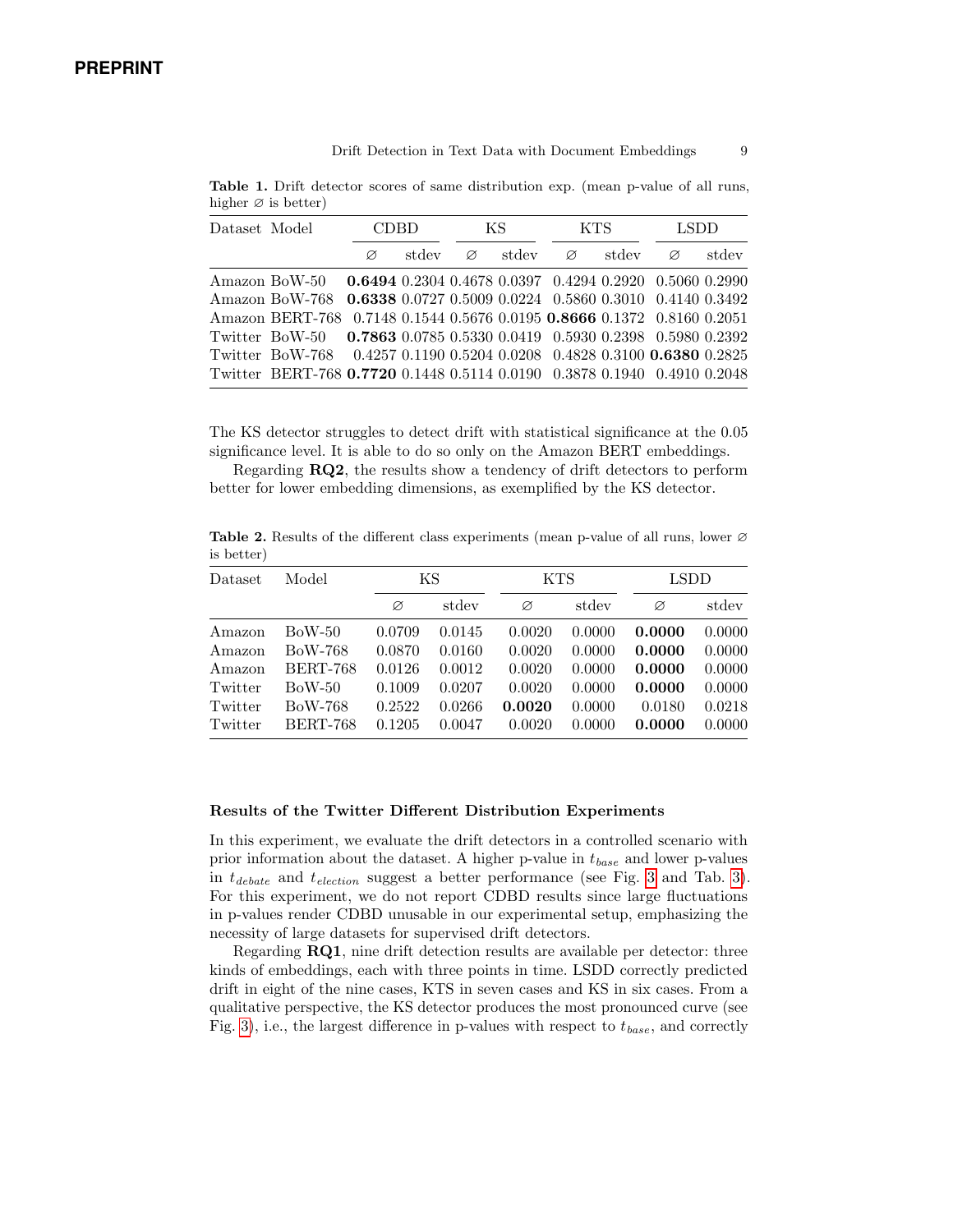

<span id="page-9-1"></span>Fig. 3. Results of Twitter different distribution experiment (mean p-value of all runs): BoW-50 (left), BoW-768 (center) and BERT-768 (right)

predicts no drift in  $t_{base}$  across all embedding models. However, it struggles to detect drift in  $t_{debate}$  and  $t_{electron}$  at the 0.05 significance level. Both the KTS and LSDD detectors are capable of detecting drift that occurred in those points of time.However, their mean p-values are close to the 0.05 significance level in  $t_{base}$ , leading to fluctuating decisions considering their standard deviation.

For RQ2, all detectors produced correct results for the low-dimensional BoW-50 embeddings, whereas this is not guaranteed for higher dimensions.

| t              | Model           | ΚS     |        | KTS    |        | LSDD   |        |
|----------------|-----------------|--------|--------|--------|--------|--------|--------|
|                |                 | Ø      | stdev  | Ø      | stdev  | Ø      | stdev  |
| $t_{base}$     | $BoW-50$        | 0.3961 | 0.0697 | 0.0813 | 0.1444 | 0.0775 | 0.0935 |
| $t_{base}$     | BoW-768         | 0.4259 | 0.0225 | 0.0135 | 0.0304 | 0.3812 | 0.2382 |
| $t_{base}$     | <b>BERT-768</b> | 0.3933 | 0.0274 | 0.0235 | 0.0187 | 0.0437 | 0.0394 |
| $t_{debate}$   | $BoW-50$        | 0.0493 | 0.0446 | 0.0020 | 0.0000 | 0.0000 | 0.0000 |
| $t_{debate}$   | BoW-768         | 0.0810 | 0.0853 | 0.0020 | 0.0000 | 0.0025 | 0.0066 |
| $t_{debate}$   | <b>BERT-768</b> | 0.0873 | 0.0674 | 0.0020 | 0.0000 | 0.0000 | 0.0000 |
| $t_{electron}$ | $BoW-50$        | 0.0052 | 0.0029 | 0.0020 | 0.0000 | 0.0000 | 0.0000 |
| $t_{electron}$ | BoW-768         | 0.0281 | 0.0137 | 0.0020 | 0.0000 | 0.0000 | 0.0000 |
| $t_{electron}$ | <b>BERT-768</b> | 0.0618 | 0.0104 | 0.0020 | 0.0000 | 0.0000 | 0.0000 |

<span id="page-9-2"></span>Table 3. Results of the different distribution experiments (mean p-value of all runs)

# <span id="page-9-0"></span>5 Conclusion

Regarding our research questions, our conclusions are as follows:

RQ1. Our experimental results suggest LSDD and KTS as the best drift detectors with LSDD slightly outperforming KTS in the real-world Twitter election experiment. KS produced rather average results in all experiments due to its conservative estimation of p-values. CDBD, as a supervised drift detector, requires a large reference batch to produce robust results, questioning its usefulness in many practical applications.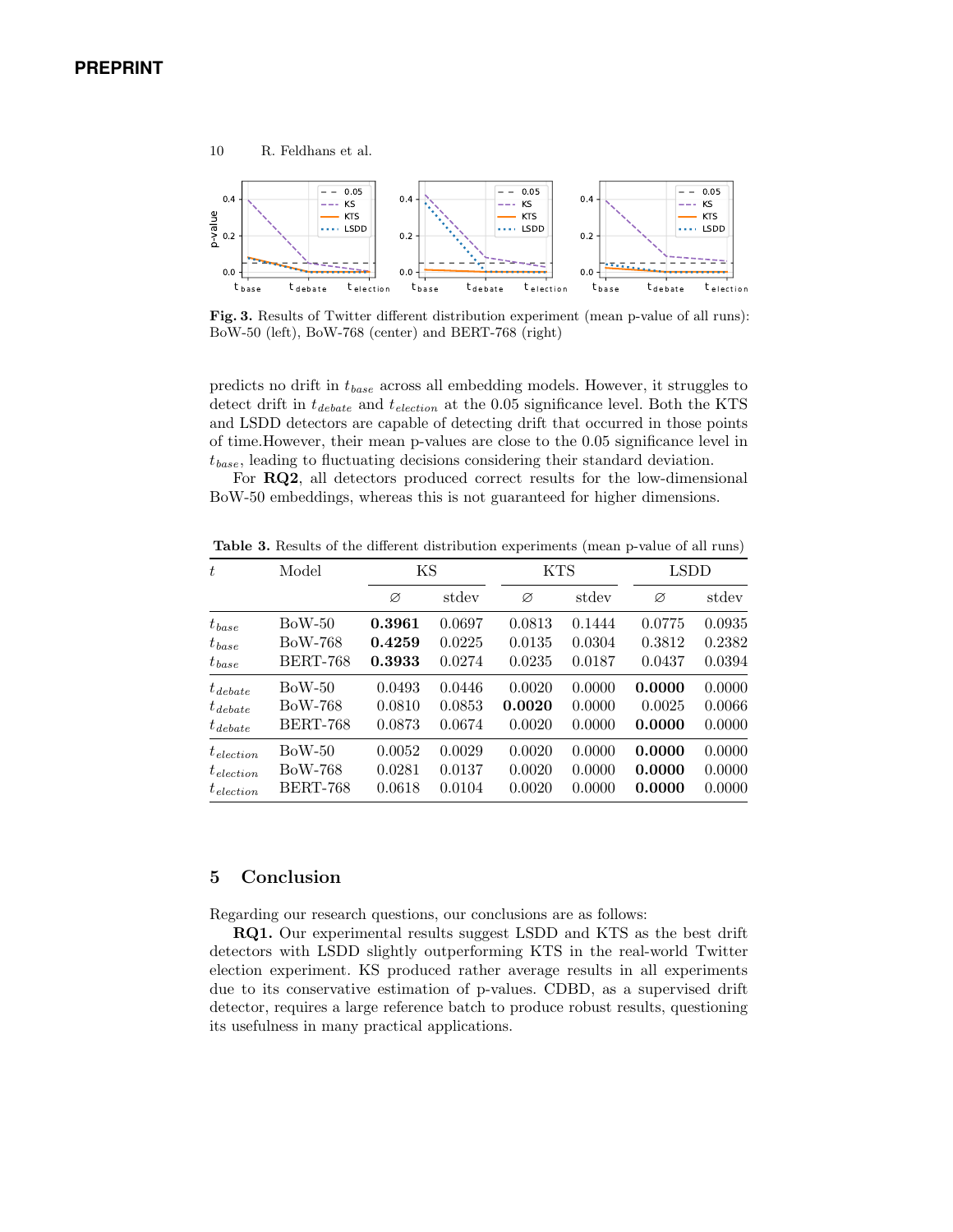RQ2. Our results indicate that lower embedding dimensions tend to produce better drift detection results.

In future work, we would like to further explore the effect of different dimensionality reduction techniques on drift detectors and to devise novel drift detectors specifically tailored to text data with high-dimension document embeddings, e.g., based on the similarity metrics employed by the embedding approaches.

Acknowledgments This work has been supported by the German Federal Ministry of Education and Research (BMBF) within the project EML4U under the grant no 01IS19080 A and B.

# Bibliography

- <span id="page-10-10"></span>[1] Baena-Garcıa, M., del Campo-Avila, J., Fidalgo, R., Bifet, A., Gavalda, R., ´ Morales-Bueno, R.: Early drift detection method. In: Fourth international workshop on knowledge discovery from data streams, vol. 6 (2006)
- <span id="page-10-0"></span>[2] Baier, L., Jöhren, F., Seebacher, S.: Challenges in the deployment and operation of machine learning in practice. In: ECIS (2019)
- <span id="page-10-7"></span>[3] Baier, L., Kühl, N., Satzger, G.: How to cope with change? - preserving validity of predictive services over time. In: HICSS, ScholarSpace (2019)
- <span id="page-10-6"></span>[4] Basseville, M., Nikiforov, I.V.: Detection of Abrupt Changes: Theory and Application. Prentice Hall (1993)
- <span id="page-10-9"></span>[5] Bifet, A., Gavaldà, R.: Learning from time-changing data with adaptive windowing. In: SDM, pp. 443–448, SIAM (2007)
- <span id="page-10-12"></span>[6] Bu, L., Alippi, C., Zhao, D.: A pdf-free change detection test based on density difference estimation. IEEE Trans. Neural Networks Learn. Syst. 29(2) (2018)
- <span id="page-10-2"></span>[7] Chen, Y., Conroy, N.J., Rubin, V.L.: Misleading online content: Recognizing clickbait as "false news". In: WMDD@ICMI, pp. 15–19, ACM (2015)
- <span id="page-10-1"></span>[8] Chowdhury, A.G., Sawhney, R., Shah, R.R., Mahata, D.: #youtoo? detection of personal recollections of sexual harassment on social media. In: ACL, pp. 2527–2537 (2019)
- <span id="page-10-11"></span>[9] Devlin, J., Chang, M., Lee, K., Toutanova, K.: BERT: pre-training of deep bidirectional transformers for language understanding. CoRR (2018)
- <span id="page-10-5"></span>[10] Gama, J., Castillo, G.: Learning with local drift detection. In: ADMA, Lecture Notes in Computer Science, vol. 4093, pp. 42–55, Springer (2006)
- <span id="page-10-4"></span>[11] Gama, J., Zliobaite, I., Bifet, A., Pechenizkiy, M., Bouchachia, A.: A survey on concept drift adaptation. ACM Comput. Surv. 46(4), 44:1–44:37 (2014)
- <span id="page-10-3"></span>[12] Gretton, A., Borgwardt, K.M., Rasch, M.J., Sch¨olkopf, B., Smola, A.J.: A kernel two-sample test. J. Mach. Learn. Res. 13, 723–773 (2012)
- <span id="page-10-8"></span>[13] Heit, J., Liu, J., Shah, M.: An architecture for the deployment of statistical models for the big data era. In: IEEE BigData (2016)
- <span id="page-10-13"></span>[14] Hu, M., Liu, B.: Mining and summarizing customer reviews. In: KDD, pp. 168–177, ACM (2004)